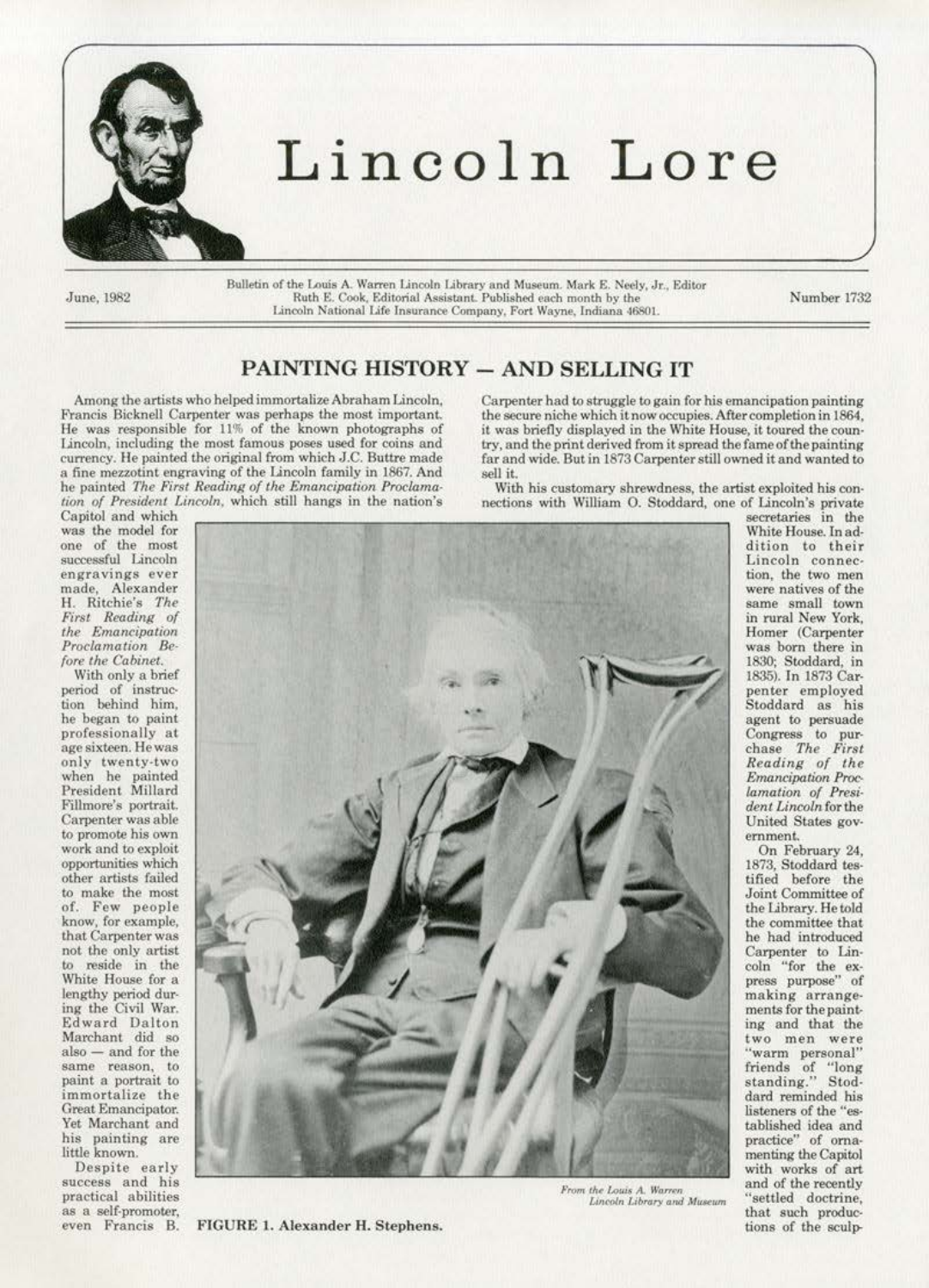

From the Louis A. Warren<br>Lincoln Library and Museum

FIGURE 2. A. H. Ritchie's engraving of Carpenter's First Reading of the Emancipation Proclamation.

tor's or the painter's genius as found a shrine in this, our national gallery, should be confined to more or less literal representations of men or of events, whose prominence in our national history would fairly warrant such special commemoration." Carpenter's painting seemed surely to qualify, commemorating as it did one of the "three great State papers" given the world by the Anglo-Saxon race (the other two being the Magna Charta and the Declaration of Independence). He made bold to say that "Even political partisanship can hardly now be found so bitter as to deny" the "equal rank" of the Emancipation Proclamation with those other two great documents.

Admitting that "comparisons are odious," Stoddard went on to say that Carpenter's canvas constituted "a historical painting in every worthy sense of that often abused term." Stoddard had passed through the Capitol rotunda and stopped to look at the Baptism of Pocahontas, the Rescue of Smith "by that romantic female," and the Discovery of the Mississippi by DeSoto. They "afflicted" him with "grave doubts of their historical accuracy." Once embarked on this admittedly "odious" course, Stoddard grew quite humorous: "The Columbus, on the eastern portico of the abutment, suggests a painful question, whether, as a matter of fact, the great discoverer ever got himself up in that style, and threatened to bowl the world at the head of a half-naked George Washington out in the middle of the opposite square" (he referred to Horatio Greenough's much-derided statue of Washington in neoclassical style).

The rest of Stoddard's testimony was aimed at playing on the legislators' emotions. Referring to the "plainly-furnished room" depicted in Carpenter's painting, he recalled: "Up and down that room I have heard the pacing of his [Lincoln's] tireless feet deep into the night of sorrow that followed some grave disaster to the arms of the Republic, and out of that room I have seen him come, with the light of hope and faith upon his furrowed face, after some tidings of success." He testified to the truthfulness of Carpenter's portrait of Lincoln, which showed "the prevailing melancholy of that rugged and powerful face, with the added

intensity of meaning in the sad, far-seeing eyes, which the deep thought and feeling of such an hour would surely bring." The great document itself, Stoddard reminded the committee, had burned in the Chicago Fire, and five of the eight men depicted in the painting were dead.

Stooping briefly to the practical level, Stoddard noted that the City of New York had a full-length portrait of each governor of the state in the city hall, and that these now cost \$5,000 to be made. With eight full-length figures in the Carpenter canvas, Congress would be getting \$40,000 of portraiture. It would be a bargain at the asking price of \$25,000. Stoddard then concluded with another emotional appeal:

Imagine some grayhaired veteran, leaning on his cane and telling his stalwart sons, "They tell me all the others are good, and no doubt they are, but that's Stanton. I saw him, one day, when I took a dispatch to the War Department. I've seen Seward and Chase, and perhaps some of the rest, but that man there, with the paper in his hand, that's Lincoln. You ought to have seen the boys in our camp cry the day we heard he was assassinated. Congress did the right thing, they did, when they bought that there picture. There isn't another one like it in all the world.'

Stoddard's testimony failed to bring about the \$25,000 appropriation. Partisanship probably did not matter, for the Republicans still controlled both houses of Congress. In September of the same year, however, financial failures in New York triggered one of the nation's deepest depressions, and Congress was unlikely to appropriate thousands for art while unemployed workers went hungry.

Selling Carpenter's history painting required more than eloquent testimony. It needed what might be called in the modern era of high interest rates "creative financing." Carpenter proved to be creative in this realm as well as the aesthetic one. By 1877 he had put together a deal by which a wealthy philanthropist would purchase the painting for \$25,000 paid in installments of \$500 to \$10,000. Once purchased, the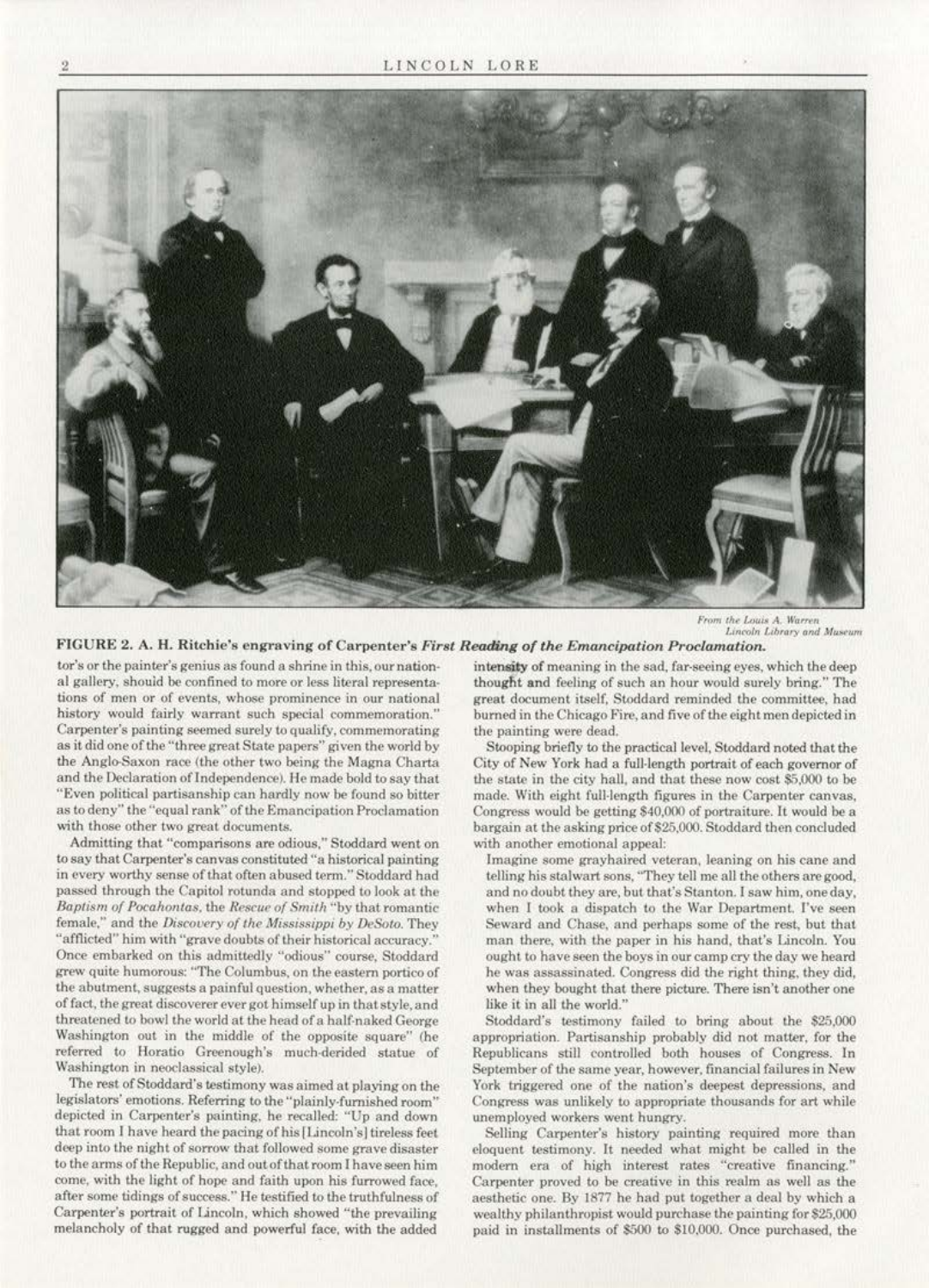

*From the Lloyd Ostendorf Collection* 

## FIGURE 3. William 0. Stoddard.

painting would be donated to Congress to hang in the Capitol. The somewhat unlikely philanthropist was Mrs. Elizabeth Thompson, a poor Vermont farmer's daughter who had once worked as a maid for twenty-five cents a week. Born in 1821, Elizabeth Rowell met Boston millionaire Thomas Thompson in 1843. A year later they married, and afrer his death in 1869 Mrs. Thompson became the sole dispenser of the income from his enormous estate. She supported temperance, medical and scientific research, and various movements to aid the poor. Mrs. Thompson purchased Carpenter's painting, donated it to Congress, and received as her reward the freedom of the floor of the House of Representatives (she was then the only woman *to*  have that privilege).

The Democrats gained control of the House of Representa· tives in l874, but partisanship apparently did not make Congress look a \$25,000 gift horse in the mouth. On Lincoln's birthday in 1878, a joint session of Congress convened for a ceremony of reception for Carpenter's painting. Stoddard had acted as his agent in the negotiations with Congress the previous month, but on this occasion the artist himself was present, as were Mrs. Thompson and her unnamed escort. The painting, draped in an American flag, stood behind the Speaker's desk. It was unveiled at about two o'clock in the afternoon. and James A. Garfield. then serving as House minority leader, made a brief speech.

The future president described Lincoln as "a character so unjque that he stood alone, without a model in history or a parallel among men." Garfield dwelled in customary fashion on the contrast between Lincoln's lowly origins and his high destiny. but his speech also showed the marks of recent Lincoln scholarship. In 1874 Gideon Welles, outraged by Charles Freneis Adams's eulogy on Wiltiam H. Seward, had published *Lint:Oln and Seward,* a little book which set out to prove that Seward was not, as Adams had conrended, the great man of the Lincoln administration. Garfield's speech showed the marks of that book. "At first." Garfield noted, "it was the prevailing belief that he (Lincoln] would be only the nominal head of his admin· istration." Yet, an examination of Secretary of State Seward's

instructions to Adams as minister to Great Britain showed Lincoln's marks all over them. 'fhe President was the true head of the administration even in the realm of foreign policy.

Garfield also stressed what Charles Sumner had been among the first to notice in Lincoln's thought: his great debt to the Declaration of Independence. Nevertheless. Garfield said, Lincoln's devotion to the Union was even deeper and stronger than his devotion to liberty.

As one observer remarked, "Garfield's presentation speech was proper and fine." but the real attraction which packed the galleries of Congress that day was Alexander H. Stephens, the former Vice-President of the Confederate States of America. Now crippled, he was wheeled into the House to give a speech on the man who crushed the Confederacy militarily and the act which destined the South to become exactly like the North by abolishing its peculiar labor system.

Stephens began by saying that he had served in Congress with Lincoln back in the 1840s and that he "was as intimate with him [Lincoln] as with any other man of that Congress" except Robert Toombs. Stephens described Lincoln as "warmhearted ... generous... magnanimous... most truly, ... 'with malice toward none, with charity for all."' Lincoln was "Not highly cultivated," but "he had a native genius far above the average of his fellows." And the "manner of his 'taking off,"' Stephens added, in what was already a staple of Southern mythology, "was the climax of our troubles and the spring from which came afterward 'unnumbered woos."'

Emancipation and the political meaning of the Lincoln administration were quite something else. Stephens spoke only in veiled language on these subjects, and his speech was as notable in this realm for words unspoken as for what he actually



From the Louis A. Warren Lincoln Library and Museum

FIGURE 4. James A. Garfield.